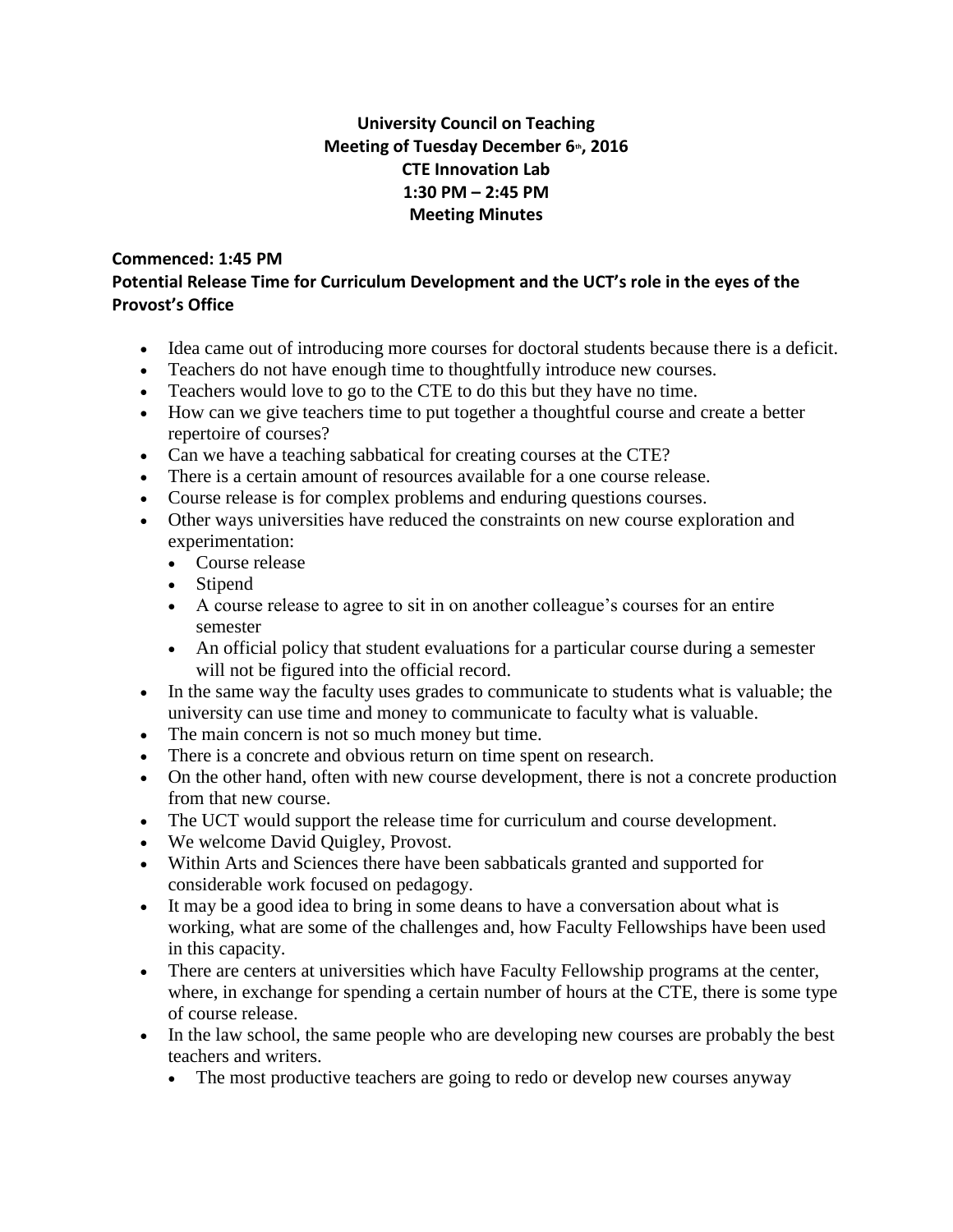- As part of the deans' increments, there should be some type of increment recognition for those teachers who develop new courses.
- It is not about the money; it is about the recognition.
- The teachers you want to attract for this type of sabbatical program would find the time anyway.
- The sabbatical has to be a project discussed through the department chairs and deans. • This should be pursued.
- Does the CTE have the resources to allow for this type of program?
	- Yes, the CTE should be prepared for these types of tasks.
- Could a dean allocate a portion of adjunct lines for buyouts for pedagogical purposes?
- This type of project for creation of new courses should be packaged in a public way through the CTE where a Dean could signal powerfully to internal and external constituencies that teaching matters.
	- In this way, the deliverable comes quicker with greater local impact than most research projects.
- This would also encourage the university developing a vocabulary about what good teaching really is.
- Teaching awards for individual schools would help define what good teaching is.
- We should have future conversations with the deans about this.
- Most deans are probably not thinking along the lines of providing, for example, a one course release to allow for the innovation in new courses for their majors.
	- That would be a really good incentive.
- These types of decisions for improving the pedagogy in the various departments are made between the department chairs and deans.
- If there was really something significant that required something over and beyond the expected, we could go to the deans and they would hopefully provide support.
- What would help is doing some research on how grants like TAM and TAME and other programs geared towards improving pedagogy have performed over the last 3 or 5 years and whether some resource reallocation or allocation can be done from that pool of resources.
- Last year, the CTE decided to use half of the allocation of TAM and TAME programs to support their cohort program.
- Not a lot of people currently apply for the TAM and TAME grants.
- Can we reallocate these resources into a larger pool for something more innovative?
- The deans and department chairs would be more persuaded to support releasing faculty members' time to come up with these things.
- If we do something like this on a pilot level for a few cycles, we can start seeing the impact on campus
	- Then it is an easier argument to make.
- This pilot program is something we can aim for the next academic year.
- In some regard, the CTE has made some functions of the UCT obsolete
- Suggestion by the Provost of Roles of the CTE :
	- Engaging with the Deans on the teaching awards level. Member (s) should attend the Council of Deans Meeting at some point to share ideas and see what concerns the deans have.